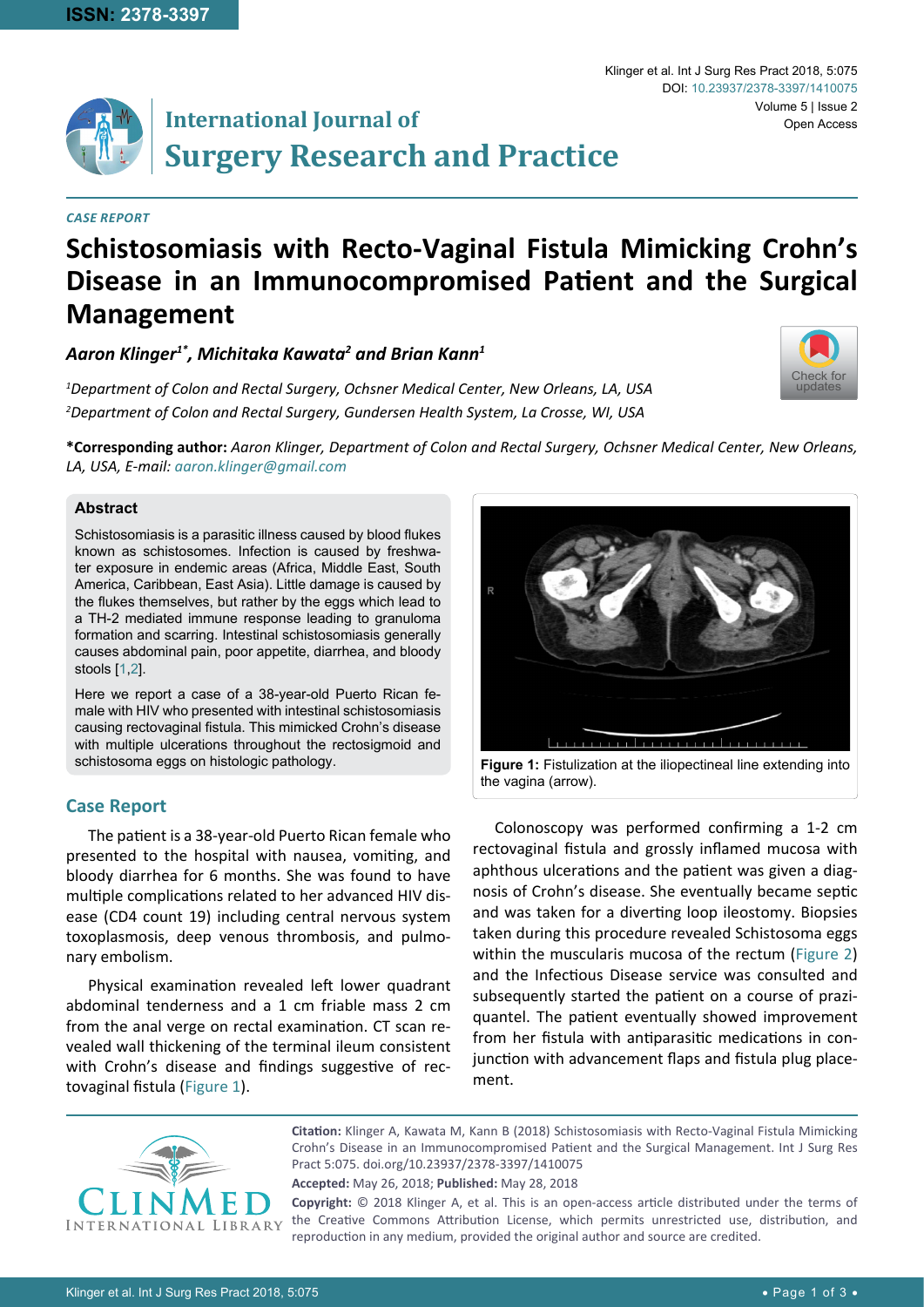<span id="page-1-0"></span>

**Figure 2:** Rectal mucosa with refractile ovoid structures compatible with Schistosoma eggs within muscularis mucosa.

#### **Discussion**

Schistosomiasis is a parasitic disease cause by blood flukes called schistosomes. Schistosomiasis can cause significant disease and usually affects individuals living in endemic areas with recurrent exposure but can also cause disease with brief exposure. While rare in North America, the World Health Organization considers schistosomiasis to be second only to malaria in socioeconomic impact of parasitic diseases worldwide [\[3](#page-1-5),[4](#page-1-6)]. Schistosomes have a complex life cycle with snails as an intermediate host and humans as their definitive host. The flukes infect humans by penetrating their skin after contact in fresh water. They then migrate through blood and lymphatics to the heart and lungs and eventually reach the liver where they mature to adults. Adult flukes can then migrate to various organs depending on species, including the intestines and bladder from which they are shed. Endemic areas include Africa, the Arabian Peninsula, East Asia, Puerto Rico, and areas of the Nile Valley. Infection is rare in the United States because it lacks the snail intermediate host and infections found within the US come from immigration and travelers [[1](#page-1-1)].

While adult worms do little damage to the host, schistosomal eggs cause a TH-2 mediated immune response leading to significant inflammation and granuloma formation. This can lead to numerous chronic compilations including intestinal, hepatic, pulmonary, neurologic, and urinary disease.

Intestinal schistosomiasis typically is due to *S. mansoni* infection and presents with abdominal pain, poor appetite, and diarrhea and can lead to intestinal polyps, ulceration, strictures, and obstruction [[4](#page-1-6)]. Schistosomiasis resembling inflammatory bowel disease was first reported by Mynors in 1954 who suggested that schistosomal disease could be the cause for all "regional ileitis" [[5](#page-1-7)].

A rectovaginal fistula is an abnormal connection between the vagina and rectum. While the majority of rectovaginal fistulas are the result of obstetric trauma, other common causes include complex hysterectomies, radiation, and inflammatory bowel disease [[6](#page-1-3)]. Simple fistulas can be repaired with excision of the fistula tract and primary repair of the rectum and vagina. Other treatment options include advancement rectal flap and fistula plugs. Advancement flap repair is accomplished by creating a flap of rectal mucosa, submucosa, and internal sphincter fibers which is then used to cover a cored-out fistula tract. An alternate surgical approach is a perineal proctectomy followed by layered closure. Other repair options include the use of bioabsorbable plugs to occlude the tract.

Crohn's disease (CD) is a chronic intestinal disease that is diagnosed clinically. It can occur at any point of the gastrointestinal tract, but the most common site is the terminal ileum. The most common feature of CD is chronic diarrhea; other symptoms include abdominal pain, fatigue, anemia or vitamin deficiencies, and anorectal disease including fistulas. Perianal fistulizing CD occurs in up to 25% of patients and can indicate a more severe clinical course. Other subtypes of CD include structuring and penetrating [[7](#page-1-4)].

Multiple cases have been reported of schistosomiasis presenting with intestinal fistulizing disease suggestive of Crohn's disease [[8-](#page-2-0)[10](#page-2-1)] but this represents the first case seen in the US.

#### **Conclusion**

Chronic schistosomiasis commonly affects the sigmoid colon and rectum and usually presents with abdominal pain, diarrhea, bleeding, or ulcerations. Given its location of infection, it can also lead to anal fistulas, fissures, or abscesses. While rare in the United States, this disease process must be included in the differential diagnosis for anal and rectal fistulas especially amongst those from or who have traveled to endemic areas. It is important to obtain tissue biopsies so that the diagnosis can be confirmed by the presence of ova.

#### **References**

- <span id="page-1-1"></span>1. [Hechenbleikner EM, Mcquade JA \(2015\) Parasitic colitis.](https://www.ncbi.nlm.nih.gov/pmc/articles/PMC4442724/)  [Clin Colon Rectal Surg 28: 79-86.](https://www.ncbi.nlm.nih.gov/pmc/articles/PMC4442724/)
- <span id="page-1-2"></span>2. [Kaplan MH, Whitfield JR, Boros DL, Grusby MJ \(1998\) Th2](https://www.ncbi.nlm.nih.gov/pubmed/9469446)  [cells are required for the Schistosoma mansoni egg-induced](https://www.ncbi.nlm.nih.gov/pubmed/9469446)  [granulomatous response. J Immunol 160: 1850-1856.](https://www.ncbi.nlm.nih.gov/pubmed/9469446)
- <span id="page-1-5"></span>3. [Tedesco FJ, Moore S \(1982\) Infectious Diseases Mimick](https://www.ncbi.nlm.nih.gov/pubmed/6282158)[ing Inflammatory Bowel Disease. Am Surg 48: 243-249.](https://www.ncbi.nlm.nih.gov/pubmed/6282158)
- <span id="page-1-6"></span>4. [Elbaz T, Esmat G \(2013\) Hepatic and intestinal schistoso](https://www.ncbi.nlm.nih.gov/pubmed/25685451)[miasis: review. J Adv Res 4: 445-452.](https://www.ncbi.nlm.nih.gov/pubmed/25685451)
- <span id="page-1-7"></span>5. [Mynors JM \(1957\) Intestinal schistosomiasis resembling re](https://www.ncbi.nlm.nih.gov/pubmed/13409591)[gional ileitis. Trans R Soc Trop Med Hyg 51: 45-47.](https://www.ncbi.nlm.nih.gov/pubmed/13409591)
- <span id="page-1-3"></span>6. [Champagne BJ, Mcgee MF \(2010\) Rectovaginal fistula.](https://www.ncbi.nlm.nih.gov/pubmed/20109633)  [Surg Clin North Am 90: 69-82.](https://www.ncbi.nlm.nih.gov/pubmed/20109633)
- <span id="page-1-4"></span>7. [Lichtenstein GR, Loftus EV, Isaacs KL, Regueiro MD, Ger](https://www.ncbi.nlm.nih.gov/pubmed/29610508)[son LB, et al. \(2018\) ACG Clinical Guideline: Management of](https://www.ncbi.nlm.nih.gov/pubmed/29610508)  [Crohn's Disease in Adults. Am J Gastroenterol 113: 481-517.](https://www.ncbi.nlm.nih.gov/pubmed/29610508)